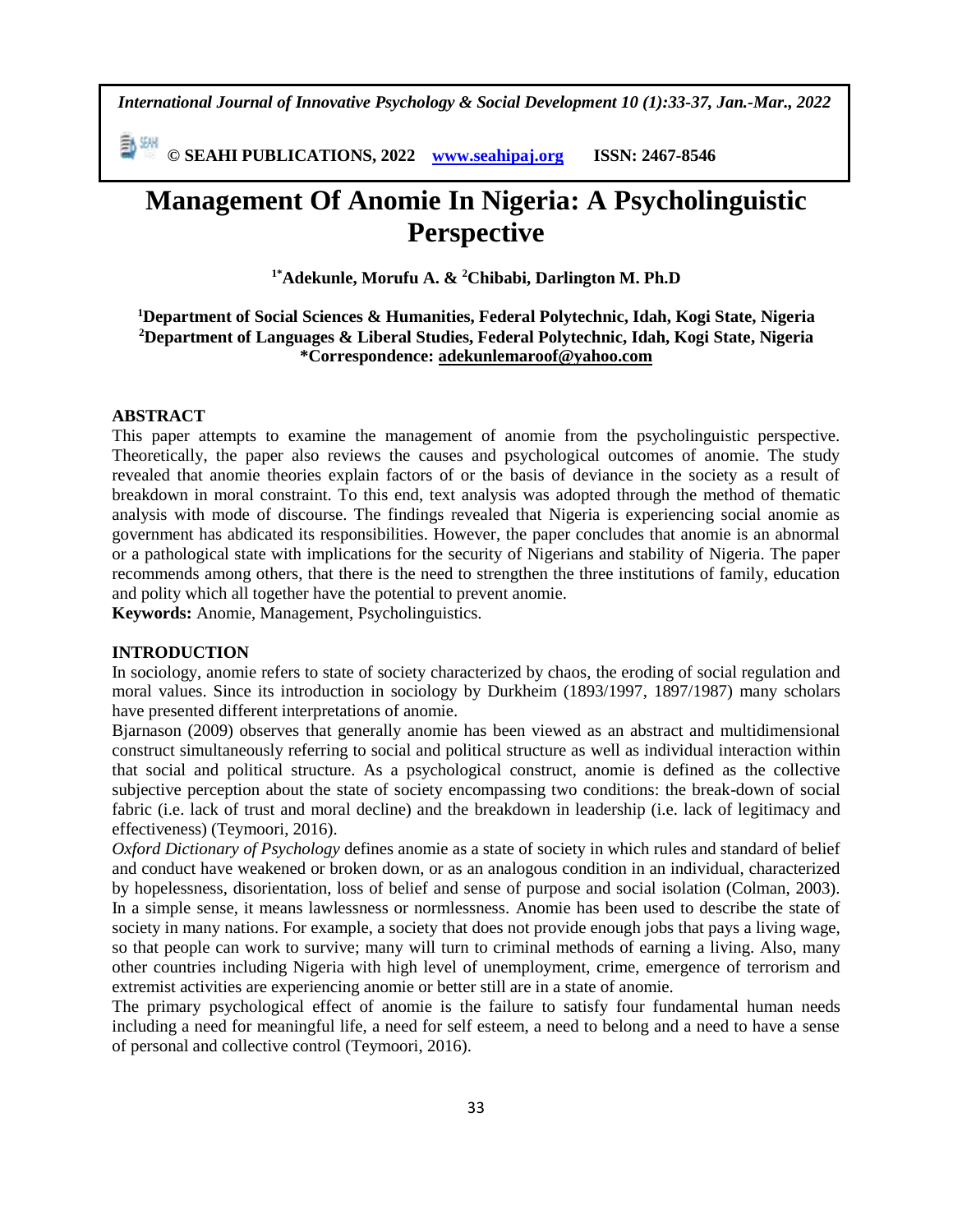## **Adekunle & Chibabi.…..***Int. J. Inno. Psychology & Social Developt 10(1): 33-37, 2022*

Management on the other hand refers to the act or skill of dealing with situation in a successful way (Hornby, 2015). Incidentally, managing social anomie in Nigeria poses a serious challenge and requires a decisive step on the part of government.

Despite the volume of studies on anomie in sociology, criminology and political science, the concept has been rarely studied in psychology. As a result, theorizing within psychology is not well equipped to reflect on instability/chaos or individuals behaviour in societies characterized by social, economic and political crises or societies engaged in war and/or intractable conflicts. Given that psychology is well equipped to study individuals within their social context (Tajfel, 1982), therefore this paper aims to use psycholinguistic approach to investigate the concept of anomie. Utilizing this approach to understand anomie would help to distinguish anomie from its psychological outcomes because of the "power and subtlety with which psychology shapes our language" (Ibbotson 2020).

The main objective of this study is to analyze anomie from psychological perspective while using language. Among other specific objectives are;

- To review the causes of anomie and its psychological outcomes.
- To suggest ways of managing anomie in the Nigerian society

#### **Theoretical Framework**

The major theories of anomie are adopted to provide explanation on the causes of anomie and review its conceptualization. And they include: Durkheim, Merton and Institutional Theory.

# **Durkheim's Theory of Anomie.**

Emile Durkheim was primarily concerned with the collective and integrity of modern societies and societies in transition. Durkheim proposes that anomie is a condition in which the coherence and integrity of society are at risk. He further posits that anomie takes place when the moral standards and regulation of society breakdown. As such, Durkheim considers the high prevalence of moral disruption within society as an important feature of anomie.

## **Merton's Theory of Anomie**

Merton (1938) proposes that the disparity between cultural goals (ends) and legitimate norms (means) may be followed by a more diverse set of responses than suicide. He identified five different responses to anomie which he labels "modes of adaptation". These are conformity, innovation, ritualism, retreatism and rebellion. He further reflects on the fit between cultural norms and the legitimate means of complying and conformity to those norms and goals. According to Merton (1938) anomie arises if there is a societal imbalance between the cultural aspiration and legitimate means to achieve them.

# **Institutional Theory of Anomie**

Messer and Rosenfeld (2001) proposed that anomie is a state of society and that anomie is an institutional based phenomenon. And in a state of high anomie, the institutions that maintain the balance in society have weakened. Messer and Rosenfeld (2001) identified four major institutions including economy, education, family and polity and posit that anomie emerges when non-economic social institutions, as agent of control and balance in society, are becoming dominated by economic values which weaken their control capability.

In their theory, Messer and Rosenfeld (2001) revised Merton's socio-economic based argument of social structure and extend it by proposing an important role for institutional-based social structure. According to institutional theory of anomie, anomie refers to the disintegration of social controls and moral norms due to the malfunctioning of social institutions.

In summary to the three different theories, the main premises of these theories are presented to expose similarities and differences in conceptualization of anomie in the Table 1 below;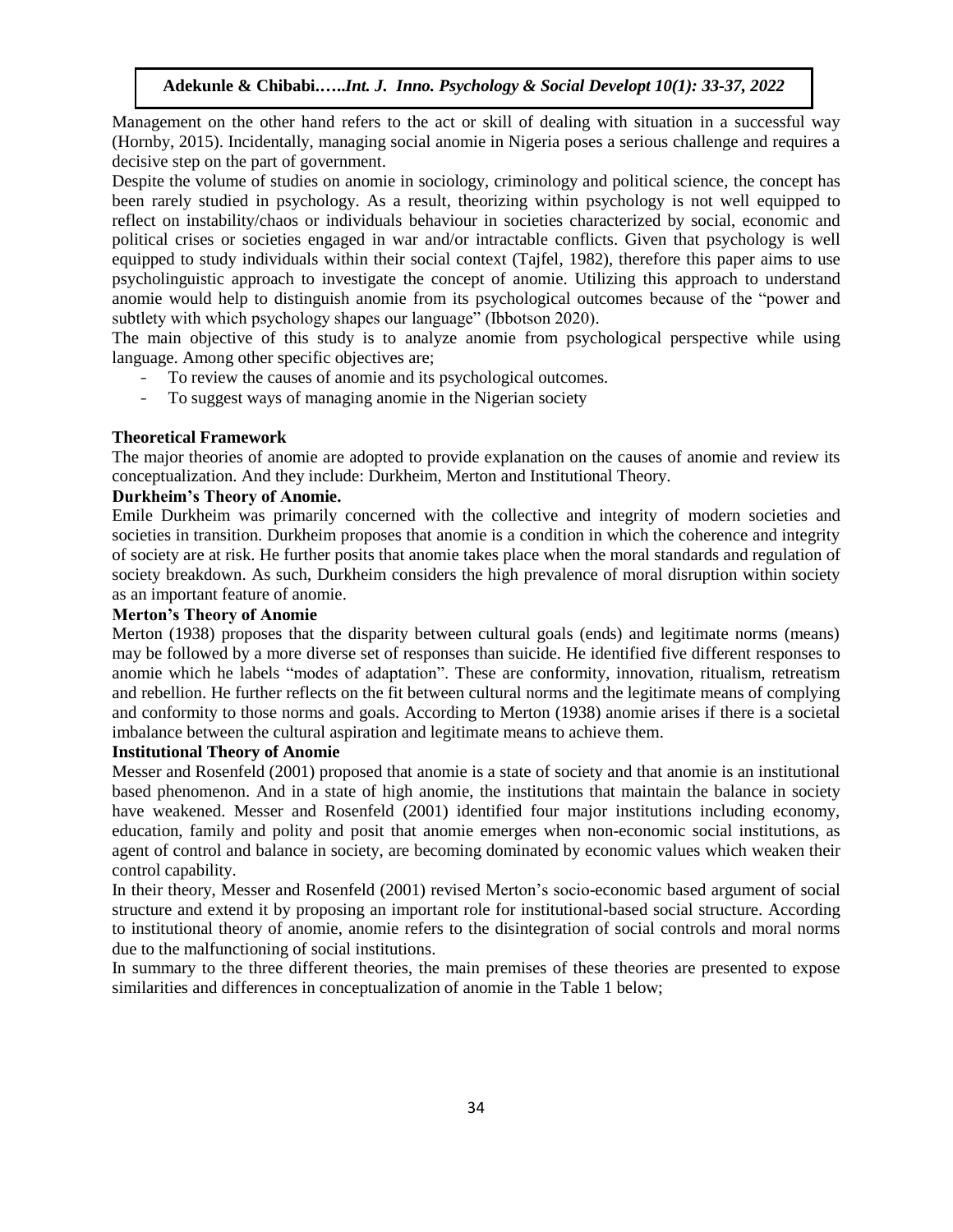**Adekunle & Chibabi.…..***Int. J. Inno. Psychology & Social Developt 10(1): 33-37, 2022*

| <b>Theories of Anomie</b>      |                                 |                                |  |  |  |
|--------------------------------|---------------------------------|--------------------------------|--|--|--|
| <b>Theorists of Anomie</b>     | <b>Causes of Anomie</b>         | <b>Definition of Anomie</b>    |  |  |  |
|                                |                                 |                                |  |  |  |
| Durkheim (1893/1997,1897/1987) | Anomie as a result of crisis or | Lack of proper regulation over |  |  |  |
|                                | social change (e.g.             | individual insatiable desires  |  |  |  |
|                                | modernization).                 | during a social transition, or |  |  |  |
|                                |                                 | crisis.                        |  |  |  |
| Merton (1983,1968)             | Anomie as a cultural and socio- | Gap between culturally         |  |  |  |
|                                | economic status product.        | desirable aspirations and      |  |  |  |
|                                |                                 | legitimate means to achieve    |  |  |  |
|                                |                                 | them.                          |  |  |  |
| Messer & Rosenfeld $(2001)$    | Anomie as an institutional      | Domination of strong           |  |  |  |
|                                | based anomaly.                  | economic purpose upon non-     |  |  |  |
|                                |                                 | economic institutions like     |  |  |  |
|                                |                                 | education and family.          |  |  |  |

#### **Source: Teymoori, 2016.**

From the above, it is discerning that major theories of anomie are polarized between considering anomie as either a state of mind or a state of society.

All these perspectives under anomie theories have succeeded in giving a clarification/conceptualization of what relationships exist between social structure and deviance; social institution and deviance and morality. Judging the Nigerian social institutions, the theories from different perspectives explain the extent of degeneration and moral decadence which have plunged Nigeria into a serious chaos.

# **METHODS**

In this study, the descriptive research design was used. And text analysis was adopted by merging it with thematic analysis and mode of discourse. This is to enable the researchers provide answers to the questions. What is anomie? When, where, how and why does it exist?

However, the researcher's generated secondary data from the textual analysis of a newspaper publication using manifest content approach as illustrated in Table 2 below:

# **Table 2: Manifest Content of the Newspaper Text**

| Words                                                                  | Sentences | Paragraphs |  |  |  |
|------------------------------------------------------------------------|-----------|------------|--|--|--|
| Insecurity and social anomie: Call for decisive action by Abiola Daisy |           |            |  |  |  |
| 1723                                                                   | 85        | 16         |  |  |  |
| Source: The Guardian, 22-23 March, 2021                                |           |            |  |  |  |

In addition, the data generated was analyzed based on theme-rheme structure of mode in the text using coding technique of thematic analysis as presented in Tables 3 and 4 below;

 $\overline{\phantom{a}}$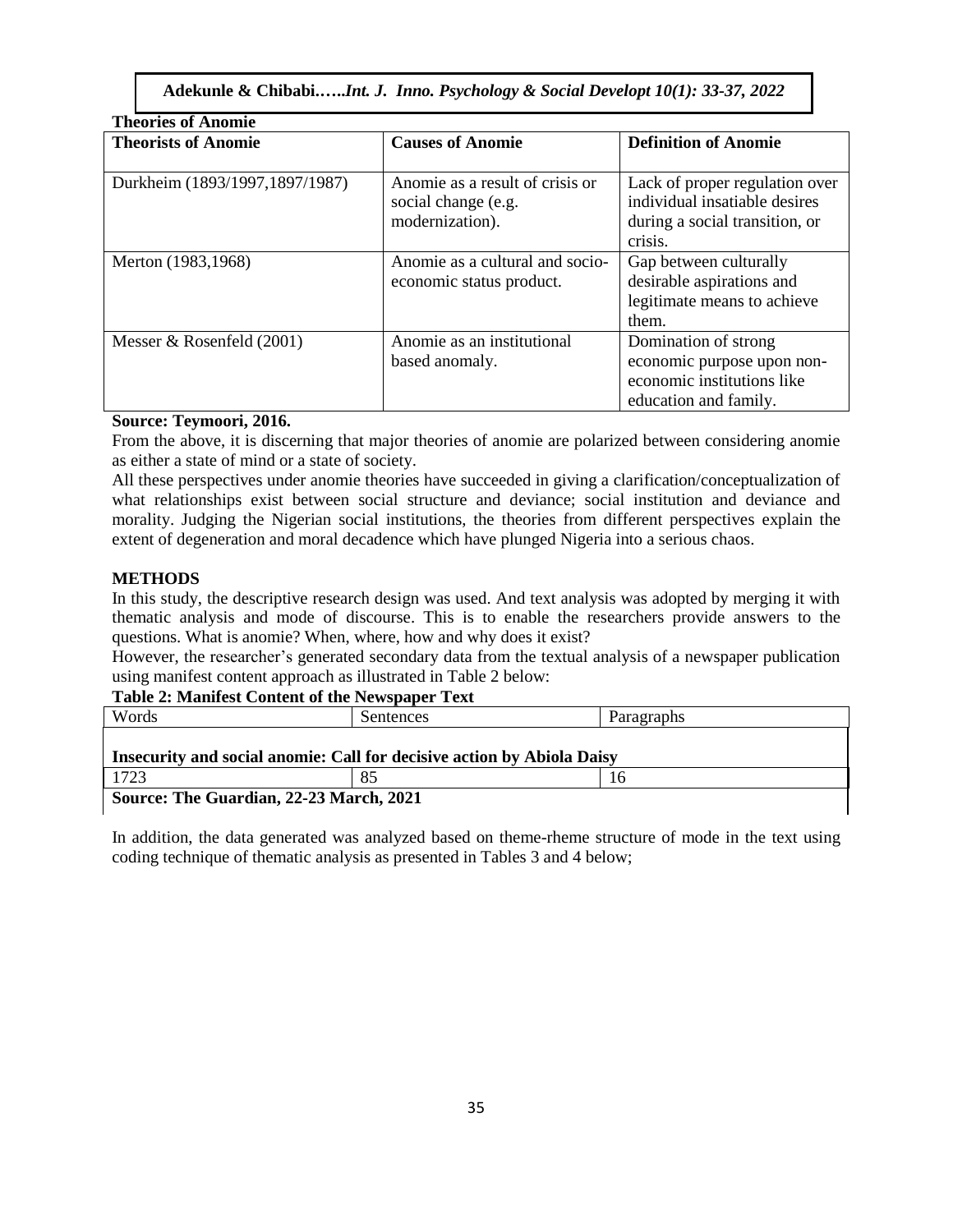**Adekunle & Chibabi.…..***Int. J. Inno. Psychology & Social Developt 10(1): 33-37, 2022*

| Table 3: Theme-Rheme Structure of Mode in Text                                                |                                      |                                    |                                |  |  |
|-----------------------------------------------------------------------------------------------|--------------------------------------|------------------------------------|--------------------------------|--|--|
| <b>Unmarked Topical Theme</b>                                                                 | <b>Marked Topical Theme</b>          | <b>Textual Theme</b>               | <b>Interpersonal Theme</b>     |  |  |
| Abiola Daisy's Commentary in the Guardian Newspaper with Title: Insecurity and social anomie: |                                      |                                    |                                |  |  |
| Call for decisive action (22-23 March 2021).                                                  |                                      |                                    |                                |  |  |
| We inform that where the                                                                      | In Edo State, the only               | While in the past, the point at    | When these youths<br>are       |  |  |
| provision for economic well                                                                   | people that are<br>safe              | issue was the problem of hunger    | confronted<br>with<br>poverty  |  |  |
| being and the safety of lives has                                                             | presently are the political          | and general poverty being          | arising from the incapacity    |  |  |
| eluded a country or a people,                                                                 | rulers who move about                | experienced by the Nigerian        | of the state, their indulgence |  |  |
| the basis for sovereignty and                                                                 | with sirens and carefully            | people, in recent times the        | in criminal activities for the |  |  |
| patriotism<br>hopelessly<br>are                                                               | selected and effectively             | provocation has been escalated     | purpose of survival becomes    |  |  |
| eroded.                                                                                       | armed policemen<br>$\left[5\right],$ | to the inability of the Nigerian   | predictive [19].               |  |  |
| $(3)$ , [4,6,9,11,12,20,22,23,25,                                                             | [7,13,14,16,17,18,21,                | state to provide security of lives |                                |  |  |
| 26, 29, 30, 31, 32, 34, 36.                                                                   | 27, 33, 35, 37, 43, 45, 46,          | and property, we all agree that    |                                |  |  |
| 39, 40, 41, 42, 47, 48, 49, 50,                                                               | 56, 57, 58, 60, 63, 68, 82]          | the Nigerian government has        |                                |  |  |
| 51, 52, 53, 54, 55, 59, 61, 62,                                                               | Let our government know              | failed woefully in that respect    |                                |  |  |
| 64, 65, 66, 69, 70, 71, 72,                                                                   | that to intimidate the               | $[1]$ , $[2,8,10,15]$ ,            |                                |  |  |
| 73, 74, 78, 79, 80, 81, 83],                                                                  | citizenry and narrow the             | 24, 28, 38, 44, 67, 75, 76],       |                                |  |  |
| We<br>must<br>preempt<br>the                                                                  | space for debates<br><sub>or</sub>   | How many of the criminals that     |                                |  |  |
| deterioration of the Nigerian                                                                 | totally<br>submerge<br>the           | were released in the ENDSARS       |                                |  |  |
| situation to the experiences of                                                               | freedom of the people to             | jailbreaks have been rearrested.   |                                |  |  |
| Liberia from Samuel Doe to                                                                    | express their pains opens            | $[77]$                             |                                |  |  |
| Yomi<br>Taylor<br>Charles<br><sub>or</sub>                                                    | the door to a nihilistic             |                                    |                                |  |  |
| Johnson $[85]$ .                                                                              | option [84],                         |                                    |                                |  |  |

#### **Source: The Guardian, 22-23 March, 2021**

#### **Table 4: Frequency and Percentage of Theme-Rheme of Mode in Text**

| <b>Text</b>                   | Frequency | <b>Percentage</b> |  |  |
|-------------------------------|-----------|-------------------|--|--|
| <b>Unmarked Topical Theme</b> | 48        | 57%               |  |  |
| <b>Marked Topical Theme</b>   | 23        | 27%               |  |  |
| <b>Textual Theme</b>          | 13        | 16%               |  |  |
| <b>Interpersonal Theme</b>    | 01        | 0%                |  |  |
| <b>Total</b>                  | 85        | 100%              |  |  |

**Source: Adekunle and Chibabi, 2021**

#### **DISCUSSION AND CONCLUSION**

From the textual analysis, it was found that Nigeria is experiencing a state of anomie which if care is not taken could degenerate into state of high anomie as highlighted in unmarked topical theme, textual theme and interpersonal theme of Table 3. Also under marked topical theme of Table 3, it was revealed that government has abdicated its responsibility of providing security for lives and properties of its citizenry.

From all indication, anomie is a social-psychological problem on our economic and political space that has implications for the stability of a given society. More importantly, psycholinguistic analysis of anomie presented in this paper reveals an understanding of individual experience within a destabilized, crumbling and/or chaotic social context. However, it was observed that anomie theories represent attempt to explain factors of or the basis of deviance in the society as a result of breakdown in moral constraint in the society.

In conclusion, the analysis evidently showed that anomie is an abnormal or a pathological state with implications for the security of Nigerians and stability of Nigeria.